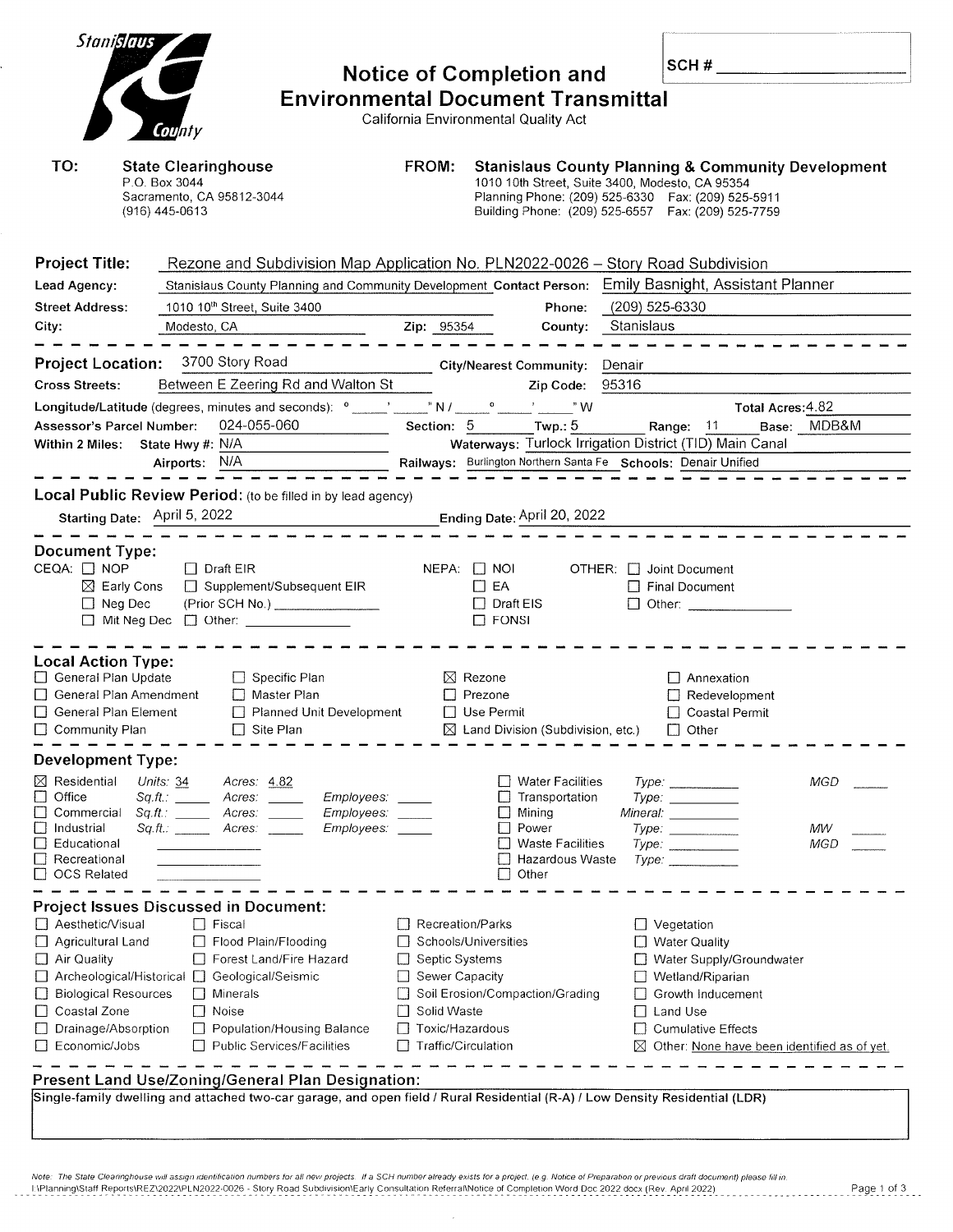Proiect Description: (please use a separate page if necessary)

This is a request to rezone a 4.82± acre parcel from Rural Residential (R-A) to Planned Development (P-D) to increase the maximum building site coverage from 40 to 50 percent, and to subdivide the parcel into 17 single-family residential lots ranging in size from 8,000 to 10,594 square feet. Romie Way will be extended through the site which will connect to a cul-de-sac (proposed to serve lots 1-5, 9-16, and Lot A) that will include a stub-out to serve future development east of the project site. The remaining lots (lots 6-8 and proposed Lot B) will have access and road frontage onto Story Road. If approved, each residential lot could be developed with one single-family dwelling, an accessory dwelling unit, and a junior accessory dwelling unit. The setback requirements will be consistent with those of the County's R-A zoning district. A "can serve" letter for water and sewer services to serve the residential development has been issued from the Denair Community Services District for the project. Stormwater is proposed to be managed for the development through a 13,098 square-foot expansion (Lot A) of an existing stormwater basin located on APN 024-022-029, which currently serves an existing residential development to the south.

The project site is currently improved with one single-family dwelling and an attached two-car garage; the single-family  $\mid$ dwelling and garage will remain on proposed Lot B of the proposed subdivision map. Improvements for curb-gutter and sidewalk are proposed for each lot as part of this project. The project is surrounded by single-family lots to the north and south and the Denair Community Services District facility to the west. An agriculturally-zoned ranchette parcel is to the east of the project site. The applicant has requested an alternative to the County's Agricultural Buffer requirement of a 6-foot-tall wooden fence to be installed along the easterly boundary of the proposed basin and along the eastern property lines of proposed lots 15 and 16; a barricade per Public Works' Standards and Specifications is proposed along the street stub to the east to prevent trespass onto the adjacent agriculturally-zoned parcel.

## **Reviewing Agencies Checklist:**

Lead Agencies may recommend State Clearinghouse distribution by marking agencies below with an "X". If you have already sent your document to the agency, please denote that agency with an "S".

| Air Resources Board                       | Office of Emergency Services                                   |  |  |
|-------------------------------------------|----------------------------------------------------------------|--|--|
| Boating & Waterways, Department of        | Office of Historic Preservation                                |  |  |
| California Emergency Management Agency    | Office of Public School Construction                           |  |  |
| California Highway Patrol                 | Parks & Recreation, Department of                              |  |  |
| Caltrans District #                       | Pesticide Regulation, Department of                            |  |  |
| Caltrans Division of Aeronautics          | <b>Public Utilities Commission</b>                             |  |  |
| Caltrans Planning                         | <b>Reclamation Board</b>                                       |  |  |
| Central Valley Flood Protection Board     | S Regional WQCB #<br>-5                                        |  |  |
| Coachella Valley Mountains Conservancy    | <b>Resources Agency</b>                                        |  |  |
| Coastal Commission                        | Resources Recycling and Recovery, Department of                |  |  |
| Colorado River Board Commission           | S.F. Bay Conservation & Development Commission                 |  |  |
| Conservation, Department of               | San Gabriel & Lower L.A. Rivers & Mountains Conservancy        |  |  |
| Corrections, Department of                | San Joaquin River Conservancy                                  |  |  |
| Delta Protection Commission               | Santa Monica Mountains Conservancy                             |  |  |
| Education, Department of                  | State Lands Commission                                         |  |  |
| <b>Energy Commission</b>                  | SWRCB: Clean Water Grants                                      |  |  |
| Fish & Game Region #<br>s                 | SWRCB: Water Quality                                           |  |  |
| Food & Agriculture, Department of         | SWRCB: Water Rights                                            |  |  |
| Forestry & Fire Protection, Department of | Tahoe Regional Planning Agency                                 |  |  |
| General Services, Department of           | Toxic Substances Control, Department of                        |  |  |
| Health Services, Department of            | Water Resources, Department of                                 |  |  |
| Housing & Community Development           | Other: San Joaquin Valley Air Pollution Control District<br>S. |  |  |
| Integrated Waste Management Board         | Other:                                                         |  |  |
| Native American Heritage Commission       |                                                                |  |  |